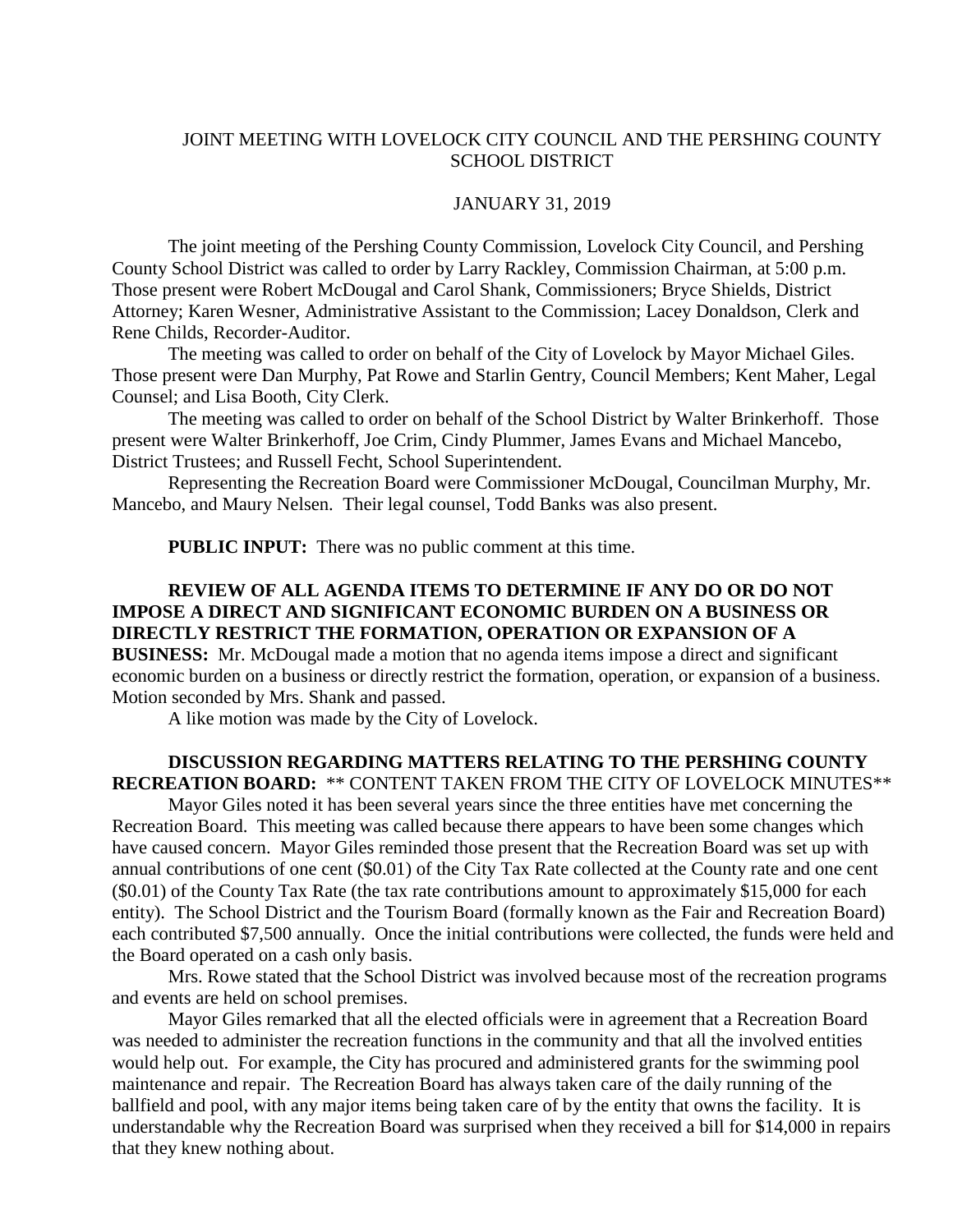Superintendent Fecht stated that even with the combining of the Tourism Board functions and the Recreation Board functions, the funds are still separated. The priority is keeping the pool and ballfield operating with room tax proceeds and any funds remaining are designated for tourism. The School District wants to make sure that the \$7,500 they contribute is going toward recreation functions.

Mayor Giles noted that when the Recreation Board received responsibility for the pool and ballfield there was never a problem with taking on the obligation, the only concern was how to fund the operations.

District Attorney Shields explained that when the Recreation Board assumed the Tourism Board functions, the Recreation Board was an advisory board. The Tourism Board had operated under NRS 244A, thus when the functions were combined, the Recreation Board continued as an advisory board.

Mr. Murphy stated that he has concerns about the Recreation Board as an advisory board because there are projects the Recreation Board is trying to put together, but without the ability to expend budgeted funds as needed, it is not possible. The Recreation Board understood that the pool repairs were an emergency, but the Board didn't know anything about the repairs until the bill was received. The Board had no input in the matter.

Mr. Shields agreed that communication has been a problem, noting that the bill for the pool repairs was incurred after the pool closed for the season.

Mr. Mancebo questioned why anyone would want to sit on a board that has no voice to be heard.

Mr. McDougal commented that the Commission has approved 99% of the vouchers and expenses of the Recreation Board. Mr. McDougal stated that the Recreation Board needs to identify what their budget is and what areas, repairs, and capital expenses come out of their budget. The Recreation Board paid for the restroom at the race tracks as it promotes tourism even though the race track is operated by a private entity. Mr. McDougal stated that the new restrooms and lights at the ballfield should be paid out of the County Buildings and Grounds budget, not the Recreation Board budget.

Mayor Giles noted that the Recreation Board has put money into capital projects, for example, the High School weight room, but it took a couple of years to get the funding together.

Mr. Shields said that tourism funds collected pursuant to NRS 244A are to be used only for tourism.

Mr. Maher advised that NRS 244A contemplates use of the funds collected for many recreation functions in addition to the promotion of tourism; the room tax is a city and county imposed tax which was previously collected for the city and the county by the Tourism Board (before it was dissolved). The funds are now collected by the City and transferred to the County for use by the Recreation Board.

Mr. Shields suggested the funds should be used for large capital projects.

Mrs. Shank said the Recreation Board wants to be independent and not be an advisory board. Mr. Shields noted the Recreation Board has always had authority to "write checks", and as an advisory board it has more authority than any other county advisory board.

Mr. Evans stated that former Deputy District Attorney Jack Bullock advised the Recreation Board that they had no authorization over anything. Mr. Evans remarked that the School District only contributes \$7,500 and it is returned to the school for programs. It costs the school \$70,000+ to have recreation events at the school. The Recreation Board doesn't have a voice in anything.

Superintendent Fecht was a Recreation Board member for 12 years; when the board voted on a project it was a certainty. As a member now in an advisory board capacity, there is no skin in the game. The Board needs to feel their voices are equal, there is a need to keep the events that are currently in place, the board needs to have a budget that the members agree upon, and there is a need to have a choice on what funding goes toward capital outlay and what funding is allocated for repairs.

Mr. McDougal stated that he believes the board does have that authority.